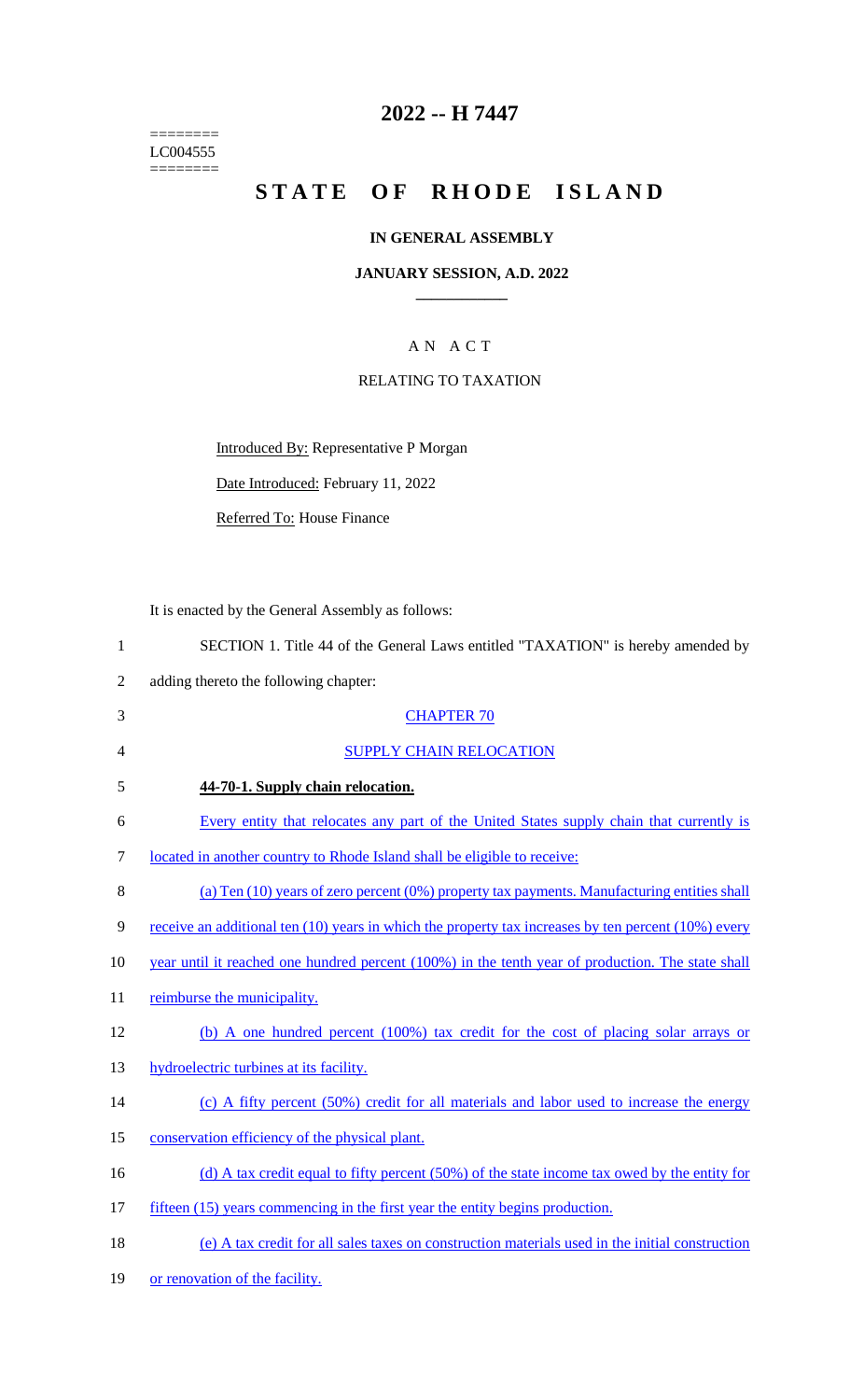- 1 (f) For the first fifteen (15) years of production the entity shall receive:
- 2 (1) A tax credit equal to seventy-five percent (75%) of the cost of employee training. This
- 3 tax credit applies to in-house training. The entity's employees shall also be eligible for free tuition
- 4 at any Rhode Island state college for instruction required to improve job performance. The entity
- 5 shall attest to the value and necessity of the college instruction to its operations for the employee
- 6 to be eligible.
- 7 (2) A tax credit equal to fifty percent (50%) of the cost for technology or equipment used
- 8 to reduce the waste stream or combat pollution.
- 9 SECTION 2. This act shall take effect upon passage.

======== LC004555 ========